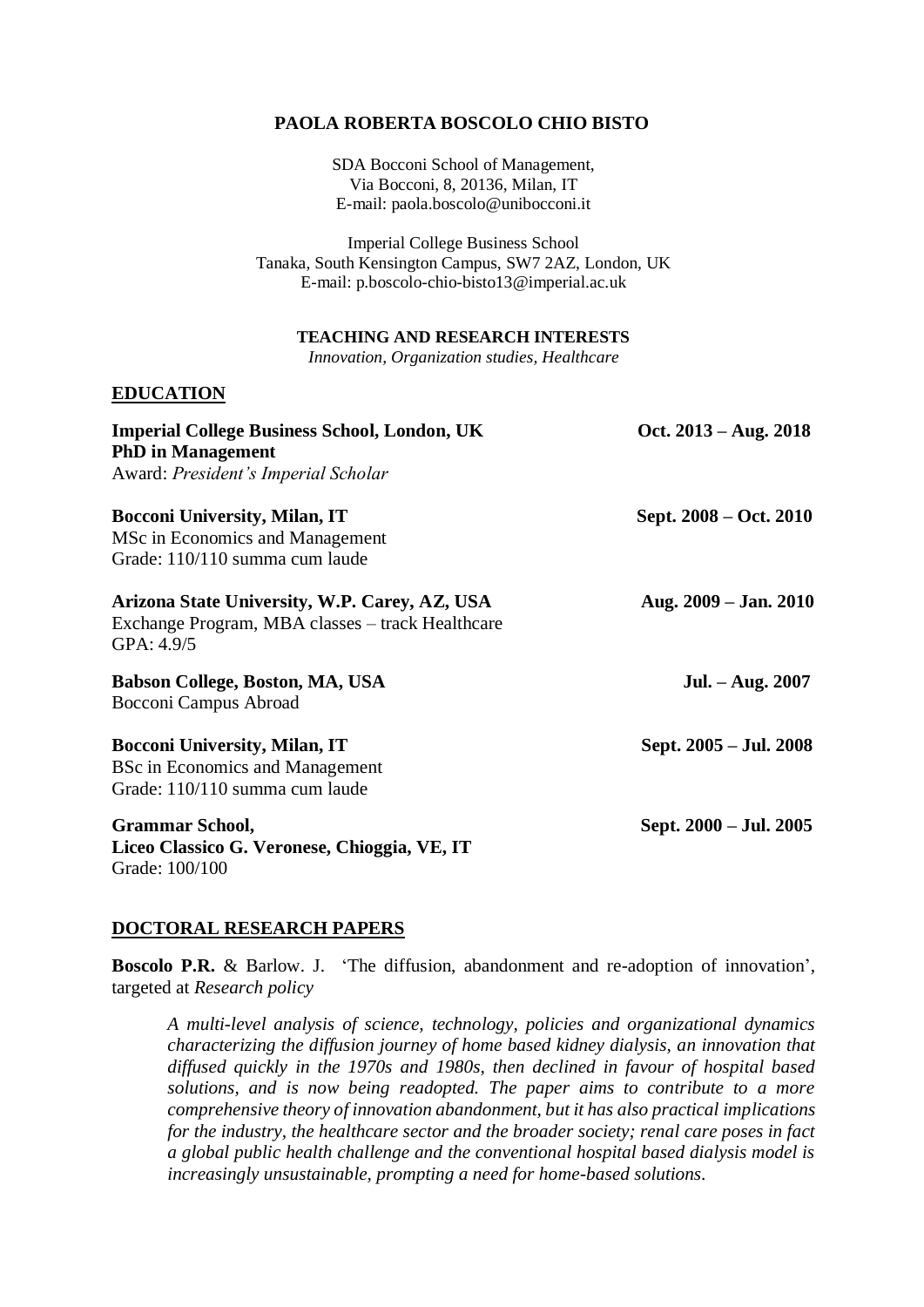**Boscolo P.R.**, Barlow. J & Phillips, N. 'Relaxing professional boundaries to accommodate innovation and change', targeted at *Journal of Management Studies*

*The purpose of the paper is to discuss whether and how innovative practices can impact on professional boundaries and vice versa how the experiences and activities of different professionals at their boundaries can impact on the implementation of innovative practices. Using a multiple-case study research design and a qualitative approach, we studied the interactions among physicians and nurses in four hospital renal care units, in the context of changing clinical and care practices.* 

**Boscolo P.R**., Phillips, N., & Barlow, J. **'**How can competing innovations coexist within the same organization?' Targeted at *Organization Science*

*While most studies explore the implementation of specific and well-defined innovations, organizations sometimes adopt and implement more than one solution concurrently, for the same or connected uses. This paper investigates what makes organizations to adopt apparently competing innovations and the implications of having competing technologies and processes within the same organization. The study uses a qualitative comparative approach focusing on two hospitals that implemented different technologies within their renal care units.*

## **WORKING EXPERIENCE**

| Postdoc researcher, SDA Bocconi School of Management.                   | Oct. 2018 - Present        |
|-------------------------------------------------------------------------|----------------------------|
| Government, Health and Not For Profit (GHNP) Division                   |                            |
| <b>Imperial College Business School, London, UK</b>                     | Dec. 2014 – Sept. 2018     |
| <b>Teaching Assistant for:</b>                                          |                            |
| Qualitative methods (Doctoral Program)                                  |                            |
| International Business (Online global MBA)                              |                            |
| Market fundamentals (Executive education)                               |                            |
| Strategic management (MSc in Management)                                |                            |
| World Bank & Imperial College London                                    | Jan. - Jun. 2018           |
| <b>External consultant – Policy Impact Evaluation.</b>                  |                            |
| Uganda Multi-Sectoral Food Security & Nutrition Project                 |                            |
| The Profs, London, UK                                                   | Dec. 2014 - Jun. 2015      |
| <b>University Tutor</b>                                                 |                            |
| Management, Economics, Research methods, Counselling and self-awareness |                            |
| <b>CHEPI, Centre for Health Economics &amp; Policy Innovation</b>       | <b>Oct. 2013 - Present</b> |
| <b>Imperial College Business School, London, UK.</b>                    |                            |
| <b>Research fellow.</b> Responsible for CHEPI seminar series            |                            |
| SDA Bocconi School of Management, Milan, IT                             | Jan. 2011 - Sept. 2013     |
| <b>Instructor</b> of Advanced Economic Evaluations, MIMHEP,             |                            |
| Master in International Health Care Management, Economics and Policy    |                            |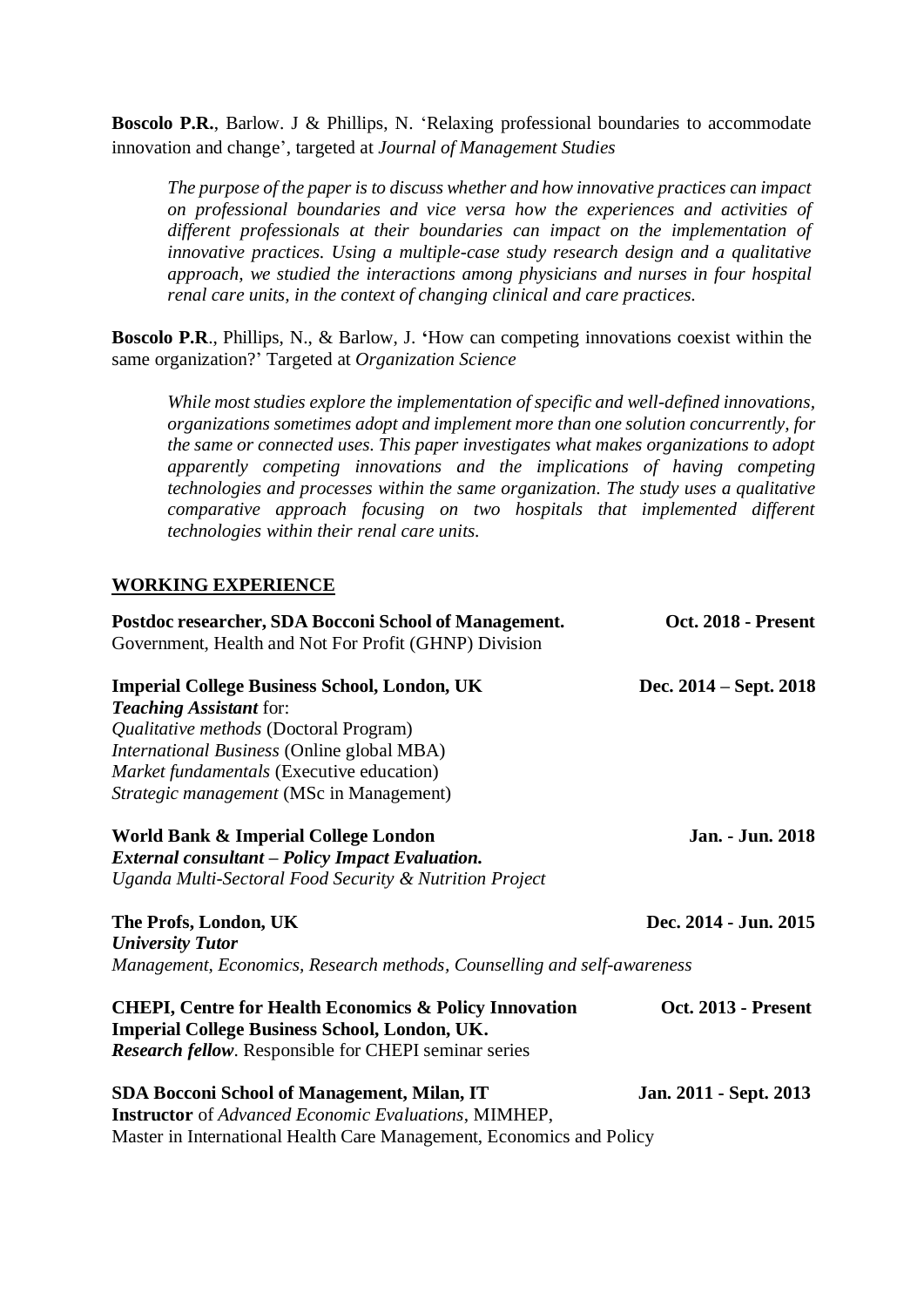**Instructor and program coordinator,** *Executive education* in *Healthcare management and Health economics* for several healthcare organizations, including hospitals, med-tech and pharma companies

### **Bocconi University, Milan, IT** Nov. 2010 **-** Sept. 2013

*Teaching assistant* for *Public Management*

# **Centre for Research on Health and Social Care Management Nov. 2010 – Present (CERGAS) SDA Bocconi, Milan, IT**

## *Research fellow*.

Involved in several research projects of healthcare management, healthcare policy and health economics:

- Supply chain management in healthcare, sponsored by CEVA Logistics. *Multiple case study research (2010 - 2011)*
- PPP for the construction of a new hospital, sponsored by San Raffaele Foundation, *Financial evaluation (2011)*
- PPP in healthcare service delivery the case of Nephrocare sponsored by Fresenius Medical Care. *Case study* (2011)
- Study of organizational processes in dialysis services sponsored by Fresenius Medical Care, in collaboration with National Society for Nephrology (SIN). *Multiple case study research* (2011 - 2012)
- Cost-effectiveness evaluation of Mitraclip, a cardiovascular device for mitral regurgitation, sponsored by Abbott. *Cost effectiveness analysis and propensity score matching* (2012 - 2013)
- Study of medical devices purchases and consumption in Italy sponsored by the Italian Ministry of Health, Directorate General of Medical Devices and Pharmaceutical Service. *Project coordinator (2012 - 2013)*
- A qualitative study of the organizational dynamics triggered by the adoption and diffusion of healthcare innovations, sponsored by the Italian Ministry of Health, Directorate General of Medical Devices and Pharmaceutical Service. *Multiple case study research* (2017 - present)
- Value-based frameworks in healthcare, sponsored by the Italian Ministry of Health, Medical Devices and Pharmaceutical Directorate. *Literature review* (2018)

## **Nexen Business Consultants, Milan, Rome, IT Mar. 2010 - Aug. 2010**

Intern - *Organization and Strategy.* Staffed on:

- Evaluation of public secondary education programs in Italy with Italian Ministry of Education, University and Research (MIUR), Rome, IT
- Process mapping and redesign diversification into online banking CheBanca! Milan, IT

# **PUBLICATIONS**

Armeni, P., **Boscolo, P.R.,** Callea, G., Cavallo M.C., Ciani, O., Costa, F., Ghislandi, S., Tarricone, R., Torbica, A. 'Prezzi di riferimento per dispositivi medici: criticità, vantaggi e approcci', *Rapporto OASI sulla sanità in Italia 2018*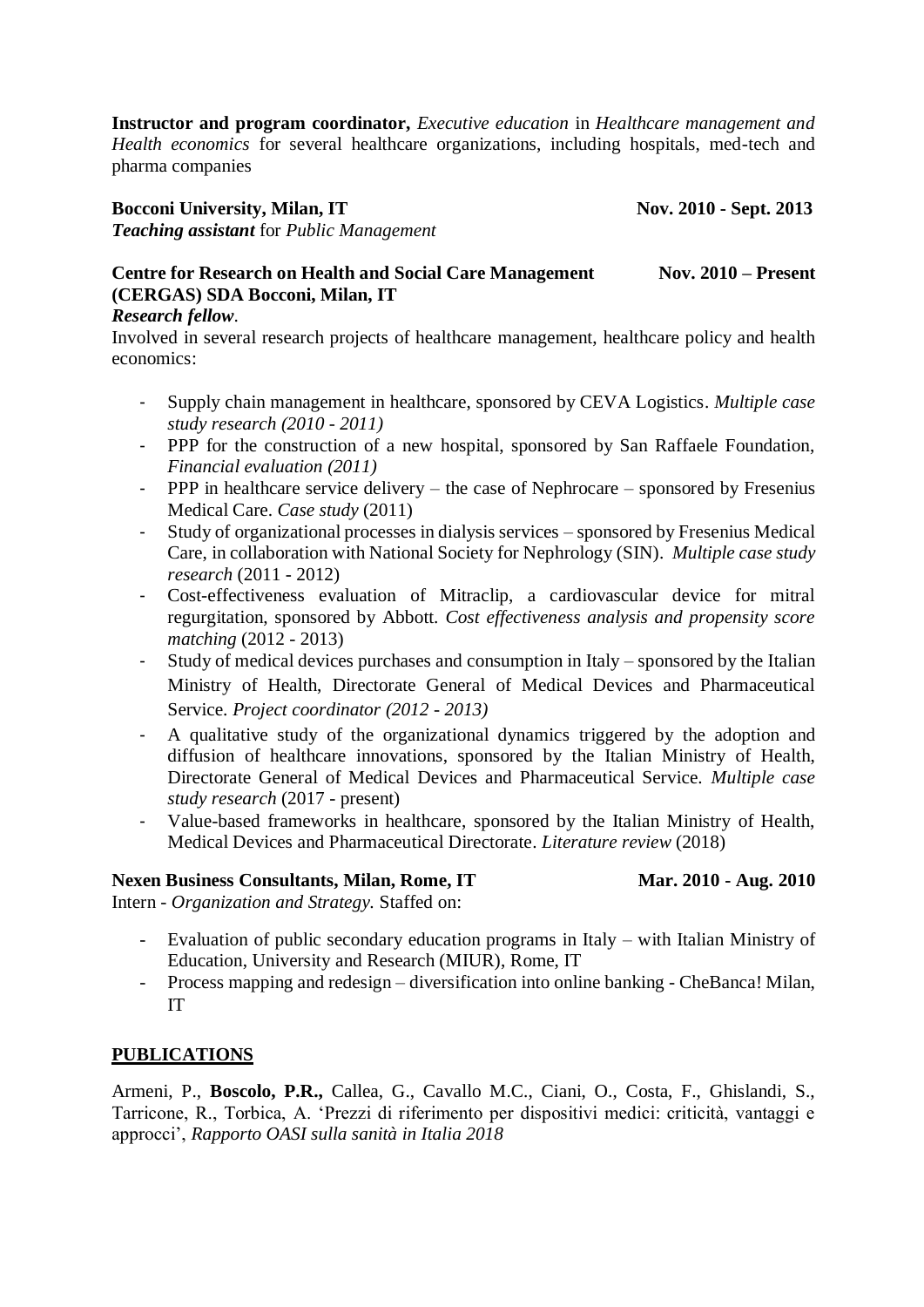**Boscolo, P.R.,** Ciani, O., Federici, C., Furnari, A., Tarricone, R. (2017) 'Gli outcome di salute del SSN', *Rapporto OASI sulla sanità in Italia 2017*

Tarricone, R., **Boscolo, P.R.**, Armeni, P. (2016) 'What type of clinical evidence is needed to assess medical devices?', *European Respiratory Review,* No. 25, pp. 259-265

Ciani, O., Armeni, P, **Boscolo, P.R**., Cavazza, M, Jommi, C., Tarricone, R., (2016) *'*De innovatione: The concept of innovation for medical technologies and its implications for healthcare policy-making', *Health Policy and Technology*, Vol. 5, No. 1, pp. 47-64

Armeni P., **Boscolo P.R.,** Tarricone R., Capodanno D., Maggioni AP, Grasso C., Tamburino C., Maisano F. (2016) 'Real-world cost effectiveness of MitraClip combined with Medical Therapy Versus Medical therapy alone in patients with moderate or severe mitral regurgitation', *International journal of cardiology,* No. 209, pp. 153-60

Gonzalez, F.M., Finch, A.P., Armeni, P., **Boscolo, P.R.**, Tarricone, R. (2015) 'Comparative effectiveness of Mitraclip plus medical therapy versus medical therapy alone in high-risk surgical patients: A comprehensive review', *Expert Review of Medical Devices, Vol, 12, No. 4, pp. 471-85*

Salvatore C., **Boscolo, P.R.,** Tarricone, R. (2013) 'Planning and control of medical device investments by Italian public health authorities: A means to improve the decision-making processes', *Journal of Medical Marketing, Vol. 13, No. 3, pp. 135 - 141*

**Boscolo, P.R.,** Canobbio, M., Ciani, O., (2012) 'Hospital-based HTA: quale valore per la valutazione delle tecnologie nelle Aziende Sanitarie Italiane?' *Special Issue no. 2, 2012; Management Control,* Franco Angeli (selected among the four best papers of AIDEA GIOVANI, Italian Academy of Business Administration and Management, Cagliari 2011) *[Hospital based HTA, what is its value to assess technologies in hospitals?]*

**Boscolo P.R.,** Tozzi, V. (2012) 'Forme di gestione e modelli istituzionali per la filiera dei servizi nefrologici. Analisi di alcune esperienze in Italia', Giornale Italiano di nefrologia, organo ufficiale della Società italiana di nefrologia; Vol. 29, No. 6, pp. 735-745 ['*Management formats and institutional models for the range of services in nephrology. Analysis of several experiences in Italy']*

**Boscolo, P.R.,** Ciani, O., Tarricone, R. (2012) 'Valutare l'impatto dell' HTA come strumento di governo dell'innovazione tecnologica: modelli teorici e studi empirici', *Pharmacoeconomics Italian Research Articles ['Assessing the impact of HTA on technological innovation management: theoretical models and empirical studies']*

**Boscolo, P.R.,** Tarricone, R. (2012) 'Le imprese produttrici di dispositivi medici e le caratteristiche del prodotto e del mercato', in Tarricone R., *Politiche per la salute e scelte aziendali: impatto sull'innovazione e diffusione delle tecnologie mediche*, Milano, Egea, pp. 1 – 46 *[Medical devices companies, products and market' characteristics]*

**Boscolo, P.R.,** Callea, G., Canobbio, M., Ciani, O. (2012) 'La dimensione del settore dei dispositivi medici', in Tarricone R., *Politiche per la salute e scelte aziendali: impatto sull'innovazione e diffusione delle tecnologie mediche*, Milan, Egea, pp. 75 – 158 *[The size of medical devices sector]*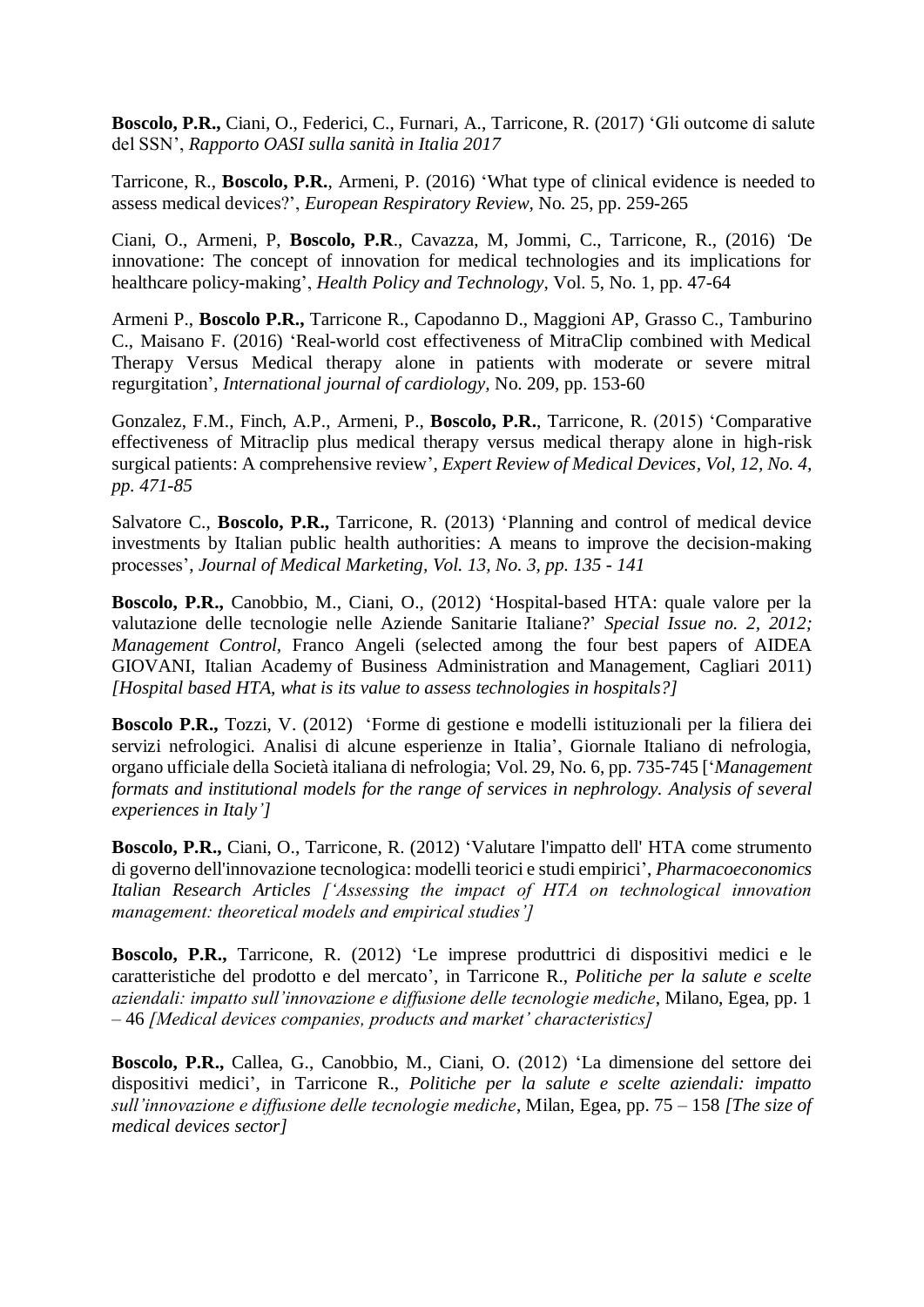**Boscolo, P.R.,** Ciani, O., Torbica, A. (2012) 'I processi di valutazione dei dispositivi medici e delle tecnologie sanitarie'*,* in Tarricone R., *Politiche per la salute e scelte aziendali: impatto sull'innovazione e diffusione delle tecnologie mediche*, Milan, Egea, pages 159 – 185 *[The evaluation of medical devices and healthcare technologies]*

Villa, S., Giusepi, I., Marsilio, M., **Boscolo, P.R.** (2011) 'Innovazione e performance nella gestione della Supply Chain in sanità: esempi nazionali ed internazionali a confronto', Rapporto OASI sulla sanità in Italia 2011 *[Innovation and performance of healthcare supply chains*, *Annual report on the Italian NHS]*

**Boscolo, P.R**., Giusepi, I., Marsilio, M., Villa, S. (2011) 'Acquisti al test dell'efficienza. L'ottimizzazione abbassa i costi - Esempi nazionali e internazionali a confronto', Sole 24ore Sanità, 20 Dicembre 2011 – 2 Gennaio 2012 *[Procurement efficiency test: optimization reduces costs – national and international examples]*

**Boscolo, P.R. (2010) '**L'appropriatezza della spesa per grandi tecnologie mediche', Mecosan, Volume: 19 – 76, pages 41 – 59 *[The appropriateness of public expenditures for big medical technologies]*

## **WORKING PAPERS**

**Boscolo P.R***. '*Flexibility and adaptability in sensitive research contexts', writing stage, targeted at *Organizational research methods*

**Boscolo P.R. '**Crafting new roles and challenging intra-professional dynamics. Nurses' search for identity', writing stage

## **ACADEMIC PRESENTATIONS**

**Boscolo, P.R.,** Callea, G., Ciani, O., Armeni, P., Ghislandi, S., Torbica., A., Tarricone, R., 'The emergence of value-based frameworks in healthcare: a literature review', Italian Health Economics Association (AIES) Annual conference, Naples, IT, 27<sup>th</sup> September 2018

**Boscolo, P.R., '**Revisiting the innovation journey. The case of home-based renal care', AIES Annual Conference, Naples, IT, 27<sup>th</sup> September 2018

**Boscolo, P.R.,** Phillips, N., Barlow, J., 'How can competing innovations coexist within the same organization?' Annual Meeting of the Academy of Management (AOM) Chicago, USA, 14th August 2018

**Boscolo, P.R.,** Phillips, N., Barlow, J., 'When innovative practices impact on professions: New nursing roles and forms of collaborations between nurses and physicians', European Group for Organizational Studies (EGOS) Tallinn, EE, 5th July, 2018.

**Boscolo, P.R.,** Barlow, J., 'Revisiting the innovation journey. The case of home-based renal care', R&D Management Conference, Milan, IT, 30<sup>th</sup> June 2018

**Boscolo, P.R.,** Phillips N., Barlow J., 'How do organizations cope with competing innovations? Learning from the implementation of competing dialysis technologies in hospitals', Organization Science Winter Conference, OSWC 2018, Park City, Utah, USA, 3rd March 2018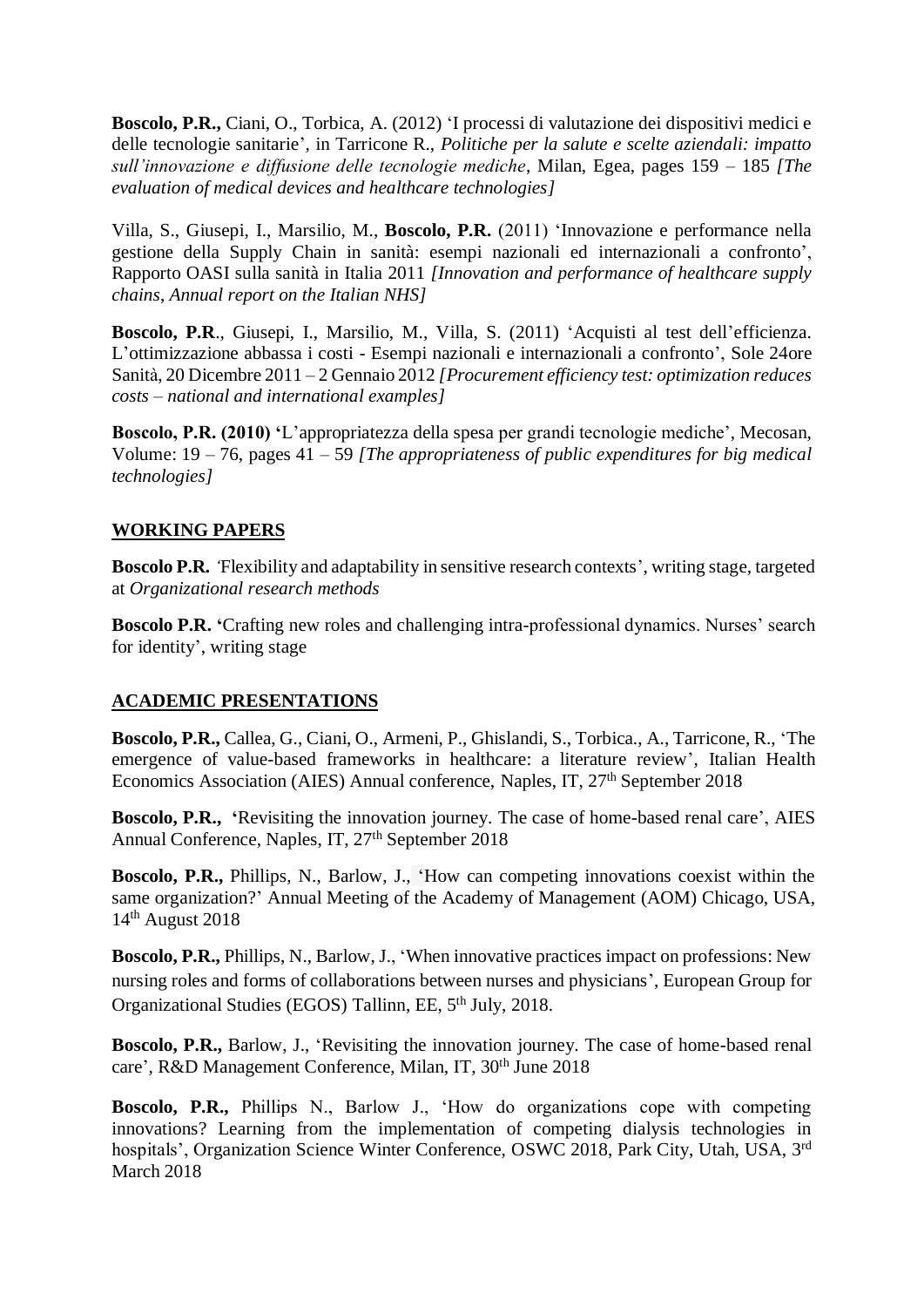**Boscolo, P.R.,** Barlow J., 'The diffusion, abandonment and re-adoption of an innovative practice', British Academy of Management (BAM), Warwick, 5<sup>th</sup> September 2017

**Boscolo, P.R.,** Barlow J., 'Contested innovative practices and organisational dynamics: the case of home-based kidney dialysis', EGOS Copenhagen, DK, 7<sup>th</sup> July 2017

**Boscolo, P.R.,** Barlow J., Malhotra N., 'Intra-professional dynamics and the assimilation of innovative healthcare practice: The role of emotions', European Group for Organizational Studies, EGOS Naples, IT, 9th July 2016

**Boscolo, P.R.,** Barlow J**, '**Scientific evidence vs pragmatic decision making**',** Health Technology Assessment International, HTAi Conference*,* Tokyo, JP, 12th May 2016

**Boscolo, P.R.,** Ciani., O., Torbica, A, 'Hospital based HTA: does it impact on medical technologies expenditures and consumptions?', Health Technology Assessment International, HTAi Conference, Bilbao, ES, 26<sup>th</sup> June 2012

**Boscolo, P.R.,** Ciani., O., Torbica, A**.** 'Hospital based HTA in Italy: diffusion and potential impact', International Society for Pharmacoeconomics and Outcomes Research, ISPOR 15<sup>th</sup>, Berlin, DE, November 2012

## **INVITED TALKS**

**Boscolo, P.R. '**Innovation abandonment and re-adoption', Halmstad University, SW, 25th April 2018

**Boscolo, P.R**. 'Innovation trajectories in renal care: technologies and organizational dynamics', Alta Scuola di Economia e Management dei Sistemi Sanitari (ALTEMS), Università Cattolica del Sacro Cuore, Rome, IT, 22nd February 2018

**Boscolo, P.R.** 'Personalised medicine: Renal care in home settings: implications for hospital facility management', in *Futureproofing Health System infrastructure, Design, technology and innovation to ensure a fit for purpose healthcare estate,* European Health property Network, Turin, IT, 21<sup>st</sup> November 2017

**Boscolo, P.R., '**Institutional complexity and the assimilation of innovative practices in healthcare', Bocconi University, Milan, IT, 24<sup>th</sup> November 2016

**Boscolo, P.R.,** 'The new orizons of healthcare technologies: professional, ethical, and socioeconomic impact', National Nursing Conference 'Tecnologie in sala operatoria dalla progettazione all'utilizzo' *[Technologies in surgical theatres, from design to use],* Arbatrax, Sardinia, IT, 8<sup>th</sup> April 2017,

**Boscolo, P.R., '**Sistemi di finanziamento e rimborso delle tecnologie in Europa. Il modello NUB in Germania e il caso Mitraclip – Abbott Vascular', Scompenso cardiaco, più qualità della vita con la tecnologia, [*Financing and reimbursement mechanisms of medical technologies in Europe. The German NUB model and the case of Mitraclip* – Abbott Vascular, at '*Heart Failure: better quality of life thanks to technology' – medical conference]*, Turin, IT, 14th December 2012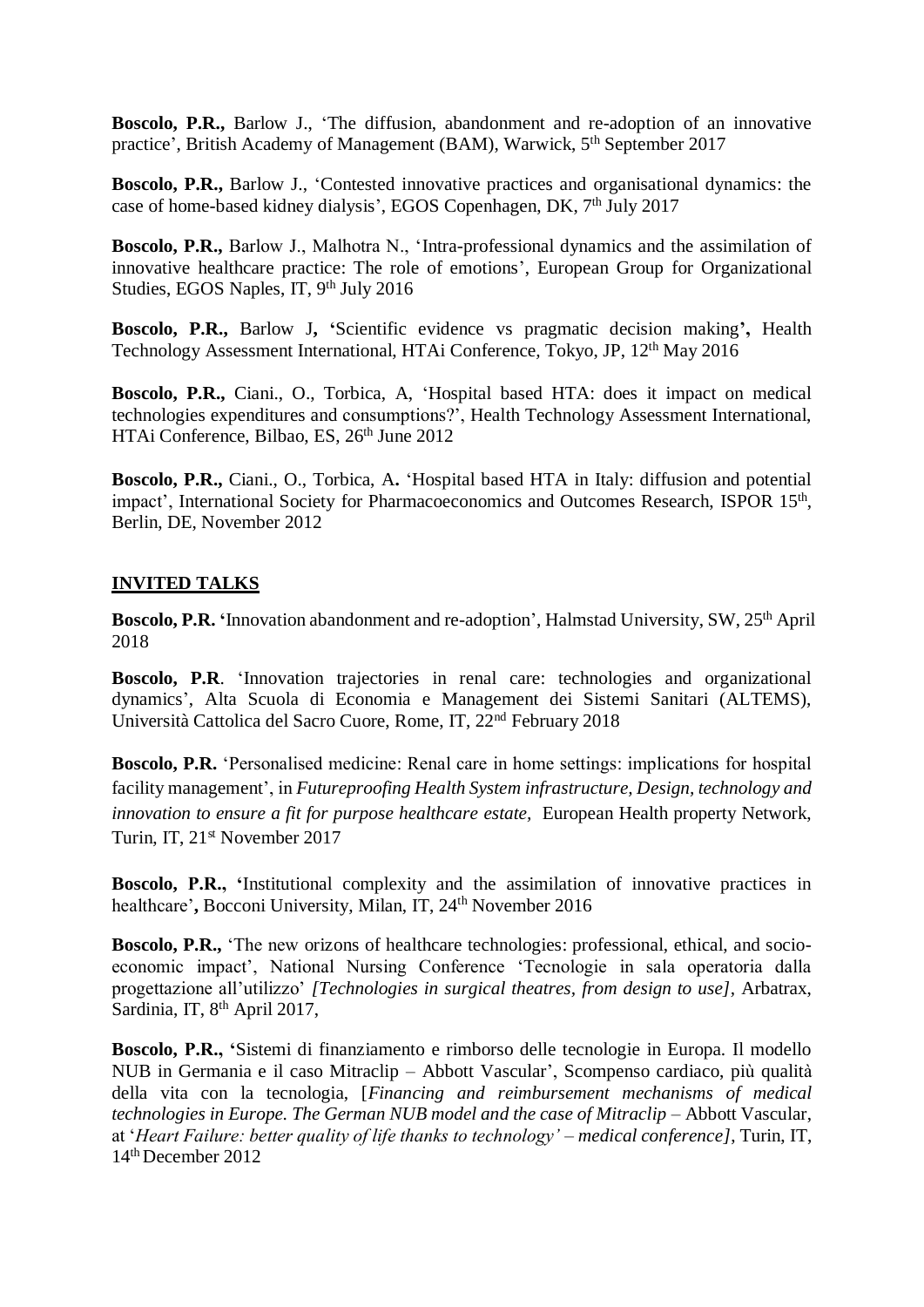# **INTERNATIONAL NETWORKS**

*Academy of Management:* Technology and Innovation Management (TIM), Healthcare Management (HMT) and Organization and Management Theory (OMT) Divisions

*European Group for Organizational Studies* (EGOS)

*Italian experts on healthcare management and policy* – National Agency of Healthcare services (AGENAS)

*Italian Health Economics Association* (AIES)

*Health technology Assessment International* (HTAi)

*International Society for Pharmacoeconomics and Outcomes Research* (ISPOR)

# **INTERNATIONAL PROFESSIONAL ACTIVITIES**

*Conference Reviewing:* Academy of Management Annual Conference: TIM, HMT, and OMT Divisions (2015 – to date); British Academy of Management (2017)

*Journal Reviewing:* Health Policy (2012 – 2015)

## **REFERENCES**

**Jam***es Barlow***,** Chair in Technology and Innovation Management, Imperial College Business School, London, UK j.barlow@imperial.ac.uk

*Nelson Phillips***,** Abu Dhabi Chamber Chair in Strategy and Innovation, Imperial College Business School, London, UK n.phillips@imperial.ac.uk

*George Yip,* Professor of Marketing and Strategy, Associate Dean, Executive MBA, Imperial College Business School, London, UK g.yip@imperial.ac.uk

*Peter Smith***,** Emeritus Professor of Health Policy, Imperial College London, UK peter.smith@imperial.ac.uk

*Elio Borgonovi***,** Full Professor, Bocconi University, Milan, IT elio.borgonovi@unibocconi.it

*Rosanna Tarricone,* Associate Professor of the Department of Policy Analysis and Public Management at Bocconi University. Associate Dean for Government, Health and Not for Profit Division, SDA Bocconi School of Management, Milan, IT rosanna.tarricone@unibocconi.it